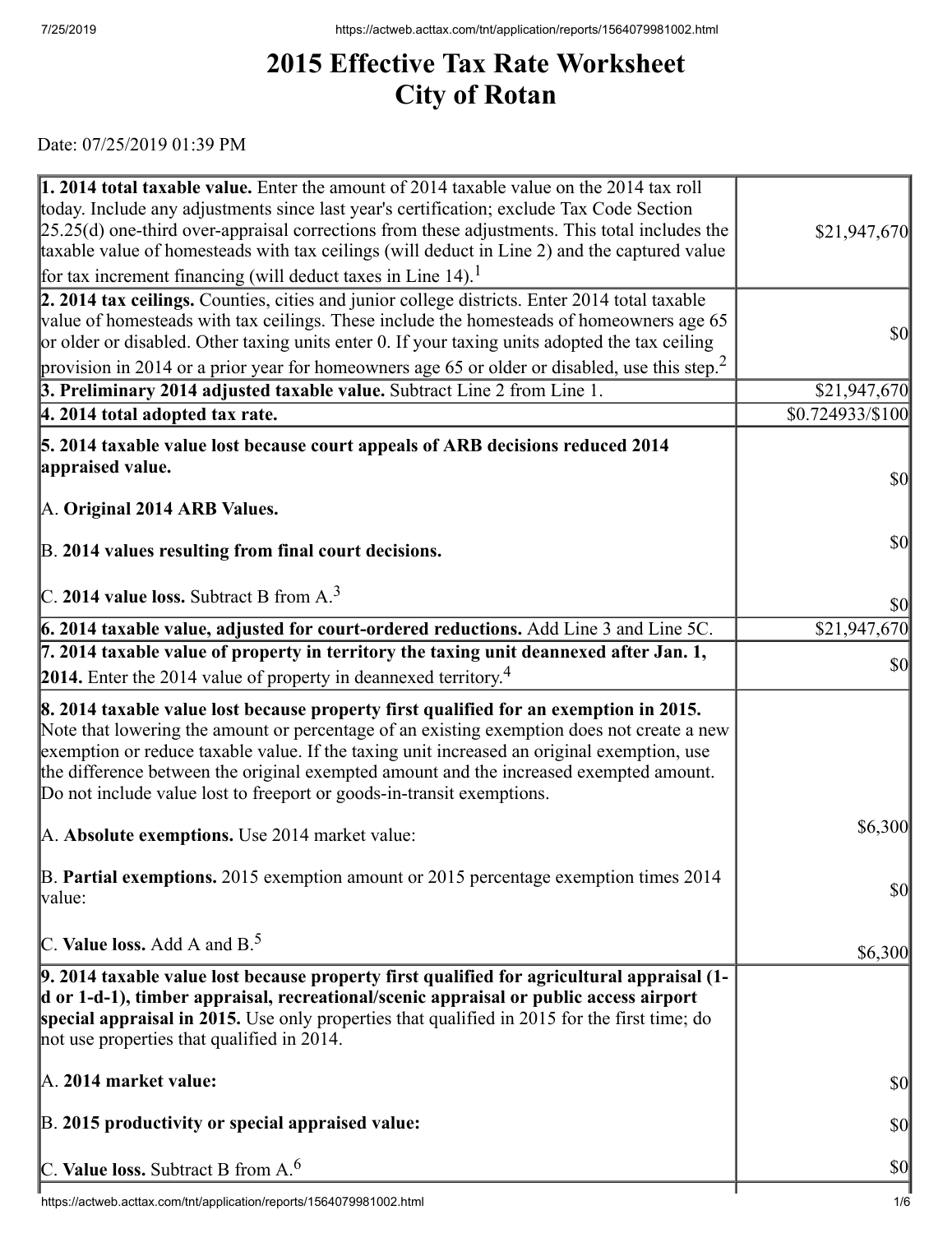7/25/2019 https://actweb.acttax.com/tnt/application/reports/1564079981002.html

| imps.//actweb.actiax.com/un/application/reports/1004073301002.mini<br><b>10. Total adjustments for lost value.</b> Add lines 7, 8C and 9C.                                                                                                                                                                                                                                                                                                                                                                                                                                                                                                                                                                         | \$6,300       |
|--------------------------------------------------------------------------------------------------------------------------------------------------------------------------------------------------------------------------------------------------------------------------------------------------------------------------------------------------------------------------------------------------------------------------------------------------------------------------------------------------------------------------------------------------------------------------------------------------------------------------------------------------------------------------------------------------------------------|---------------|
| 11. 2014 adjusted taxable value. Subtract Line 10 from Line 6.                                                                                                                                                                                                                                                                                                                                                                                                                                                                                                                                                                                                                                                     | \$21,941,370  |
| 12. Adjusted 2014 taxes. Multiply Line 4 by Line 11 and divide by \$100.                                                                                                                                                                                                                                                                                                                                                                                                                                                                                                                                                                                                                                           | \$159,060     |
| 13. Taxes refunded for years preceding tax year 2014. Enter the amount of taxes refunded<br>by the taxing unit for tax years preceding tax year 2014. Types of refunds include court<br>decisions, Tax Code Section 25.25(b) and (c) corrections and Tax Code Section 31.11<br>payment errors. Do not include refunds for tax year 2014. This line applies only to tax years<br>preceding tax year $2014.7$                                                                                                                                                                                                                                                                                                        | \$0           |
| 14. Taxes in tax increment financing (TIF) for tax year 2014. Enter the amount of taxes<br>paid into the tax increment fund for a reinvestment zone as agreed by the taxing unit. If the<br>taxing unit has no 2015 captured appraised value in Line 16D, enter $0.8$                                                                                                                                                                                                                                                                                                                                                                                                                                              | $\frac{1}{2}$ |
| 15. Adjusted 2014 taxes with refunds and TIF adjustment. Add Lines 12 and 13, subtract                                                                                                                                                                                                                                                                                                                                                                                                                                                                                                                                                                                                                             |               |
| Line $14.9$                                                                                                                                                                                                                                                                                                                                                                                                                                                                                                                                                                                                                                                                                                        | \$159,060     |
| <b>16. Total 2015 taxable value on the 2015 certified appraisal roll today.</b> This value<br>includes only certified values and includes the total taxable value of homesteads with tax<br>ceilings (will deduct in Line 18). These homesteads include homeowners age 65 or older or<br>disabled. <sup>10</sup>                                                                                                                                                                                                                                                                                                                                                                                                   |               |
| A. Certified values:                                                                                                                                                                                                                                                                                                                                                                                                                                                                                                                                                                                                                                                                                               | \$25,740,530  |
| B. Counties: Include railroad rolling stock values certified by the Comptroller's office:                                                                                                                                                                                                                                                                                                                                                                                                                                                                                                                                                                                                                          | \$0           |
| $\mathbb C$ . Pollution control exemption: Deduct the value of property exempted for the current tax<br>year for the first time as pollution control property:                                                                                                                                                                                                                                                                                                                                                                                                                                                                                                                                                     | $ 10\rangle$  |
| $\mathbf{D}$ . Tax increment financing: Deduct the 2015 captured appraised value of property taxable<br>by a taxing unit in a tax increment financing zone for which the 2015 taxes will be deposited<br>into the tax increment fund. Do not include any new property value that will be included in<br>Line 21 below. $11$                                                                                                                                                                                                                                                                                                                                                                                        | $ 10\rangle$  |
| E. Total 2015 value. Add A and B, then subtract C and D.                                                                                                                                                                                                                                                                                                                                                                                                                                                                                                                                                                                                                                                           |               |
|                                                                                                                                                                                                                                                                                                                                                                                                                                                                                                                                                                                                                                                                                                                    | \$25,740,530  |
| $\vert$ 17. Total value of properties under protest or not included on certified appraisal roll. <sup>12</sup>                                                                                                                                                                                                                                                                                                                                                                                                                                                                                                                                                                                                     |               |
| A. 2015 taxable value of properties under protest. The chief appraiser certifies a list of<br>properties still under ARB protest. The list shows the appraisal district's value and the<br>taxpayer's claimed value, if any, or an estimate of the value if the taxpayer wins. For each of<br>the properties under protest, use the lowest of these values. Enter the total value. <sup>13</sup>                                                                                                                                                                                                                                                                                                                   | \$0           |
| B. 2015 value of properties not under protest or included on certified appraisal roll.<br>The chief appraiser gives taxing units a list of those taxable properties that the chief<br>appraiser knows about, but are not included in the appraisal roll certification. These<br>properties also are not on the list of properties that are still under protest. On this list of<br>properties, the chief appraiser includes the market value, appraised value and exemptions for<br>the preceding year and a reasonable estimate of the market value, appraised value and<br>exemptions for the current year. Use the lower market, appraised or taxable value (as<br>appropriate). Enter the total value. $^{14}$ | \$0           |
| C. Total value under protest or not certified: Add A and B.                                                                                                                                                                                                                                                                                                                                                                                                                                                                                                                                                                                                                                                        |               |
|                                                                                                                                                                                                                                                                                                                                                                                                                                                                                                                                                                                                                                                                                                                    |               |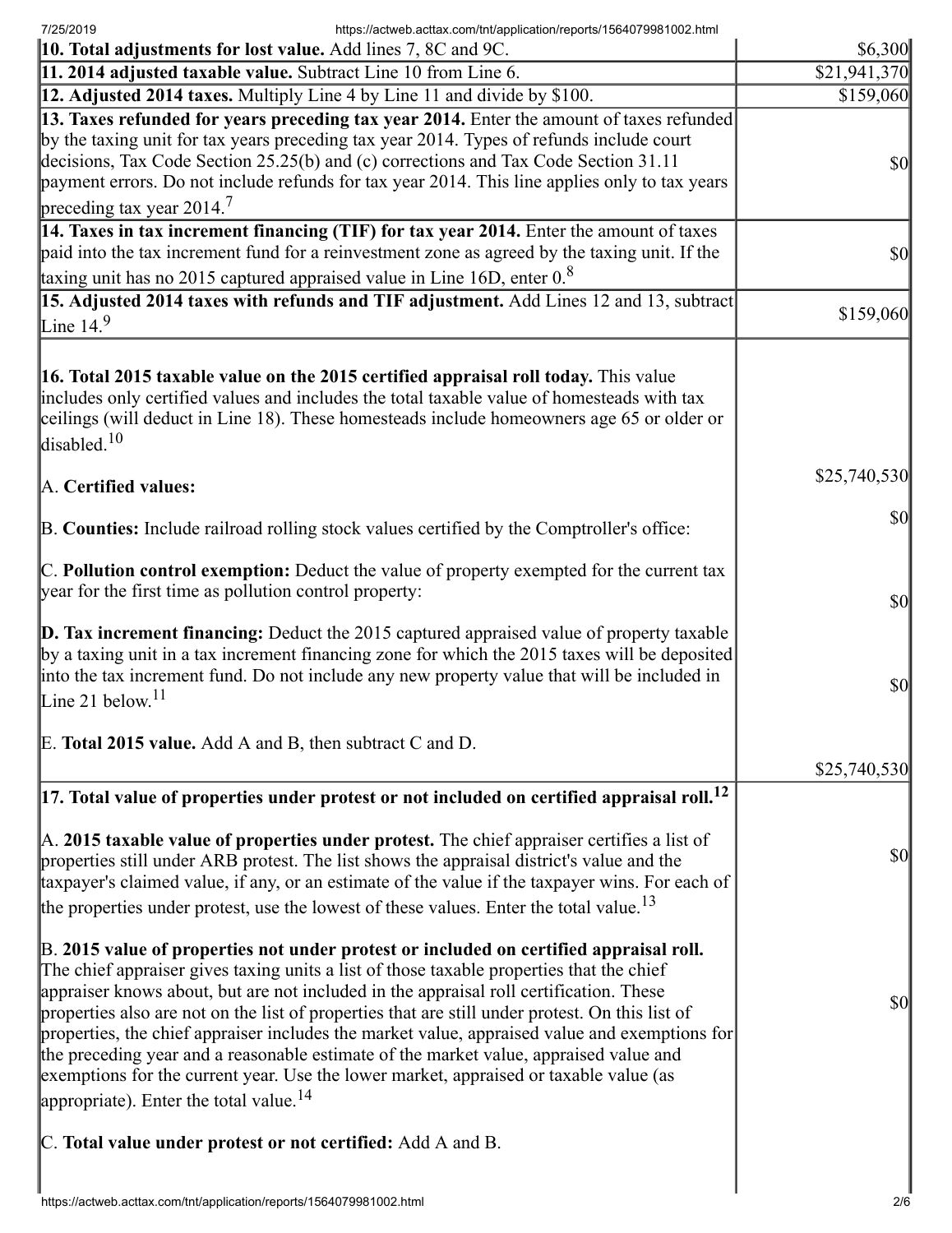|                                                                                                                                                                                                                                                                                                                                                                                                                                                                                                                                                                                                                                              | $\sqrt{50}$      |
|----------------------------------------------------------------------------------------------------------------------------------------------------------------------------------------------------------------------------------------------------------------------------------------------------------------------------------------------------------------------------------------------------------------------------------------------------------------------------------------------------------------------------------------------------------------------------------------------------------------------------------------------|------------------|
| 18. 2015 tax ceilings. Counties, cities and junior colleges enter 2015 total taxable value of<br>homesteads with tax ceilings. These include the homesteads of homeowners age 65 or older<br>or disabled. Other taxing units enter 0. If your taxing units adopted the tax ceiling provision<br>$\left  \text{in } 2014 \text{ or a prior year for home owners age 65 or older or disabled, use this step.} \right $                                                                                                                                                                                                                         | <b>\$0</b>       |
| 19. 2015 total taxable value. Add Lines 16E and 17C. Subtract Line 18.                                                                                                                                                                                                                                                                                                                                                                                                                                                                                                                                                                       | \$25,740,530     |
| 20. Total 2015 taxable value of properties in territory annexed after Jan. 1, 2014.<br>Include both real and personal property. Enter the 2015 value of property in territory<br>$\lvert$ annexed. <sup>16</sup>                                                                                                                                                                                                                                                                                                                                                                                                                             | <b>\$0</b>       |
| 21. Total 2015 taxable value of new improvements and new personal property located<br>in new improvements. New means the item was not on the appraisal roll in 2014. An<br>improvement is a building, structure, fixture or fence erected on or affixed to land. New<br>additions to existing improvements may be included if the appraised value can be<br>determined. New personal property in a new improvement must have been brought into the<br>taxing unit after Jan. 1, 2014, and be located in a new improvement. New improvements do<br>include property on which a tax abatement agreement has expired for $2015$ . <sup>17</sup> | \$518,390        |
| 22. Total adjustments to the 2015 taxable value. Add Lines 20 and 21.                                                                                                                                                                                                                                                                                                                                                                                                                                                                                                                                                                        | \$518,390        |
| 23. 2015 adjusted taxable value. Subtract Line 22 from Line 19.                                                                                                                                                                                                                                                                                                                                                                                                                                                                                                                                                                              | \$25,222,140     |
| <b>24. 2015 effective tax rate.</b> Divide Line 15 by Line 23 and multiply by $$100.18$                                                                                                                                                                                                                                                                                                                                                                                                                                                                                                                                                      | \$0.630636/\$100 |
| <b>25. COUNTIES ONLY.</b> Add together the effective tax rates for each type of tax the county<br>levies. The total is the 2015 county effective tax rate. <sup>19</sup>                                                                                                                                                                                                                                                                                                                                                                                                                                                                     |                  |

A county, city or hospital district that adopted the additional sales tax in November 2014 or in May 2015 must adjust its effective tax rate. The Additional Sales Tax Rate Worksheet sets out this adjustment. Do not forget to complete the Additional Sales Tax Rate Worksheet if the taxing unit adopted the additional sales tax on these dates.

<sup>1</sup>Tex. Tax Code Section  $26.012(14)$ <sup>2</sup>Tex. Tax Code Section  $26.012(14)$ Tex. Tax Code Section 26.012(13) Tex. Tax Code Section 26.012(15) Tex. Tax Code Section 26.012(15)  ${}^{6}$ Tex. Tax Code Section 26.012(15) Tex. Tax Code Section 26.012(13)  ${}^{8}$ Tex. Tax Code Section 26.03(c)  $^{9}$ Tex. Tax Code Section 26.012(13) Tex. Tax Code Section 26.012(15) Tex. Tax Code Section 26.03(c) Tex. Tax Code Section 26.01(c) <sup>13</sup>Tex. Tax Code Section 26.04 and 26.041 Tex. Tax Code Section 26.04 and 26.041 Tex. Tax Code Section 26.012(6) Tex. Tax Code Section 26.012(17) <sup>17</sup>Tex. Tax Code Section  $26.012(17)$ Tex. Tax Code Section 26.04(c) Tex. Tax Code Section 26.04(d)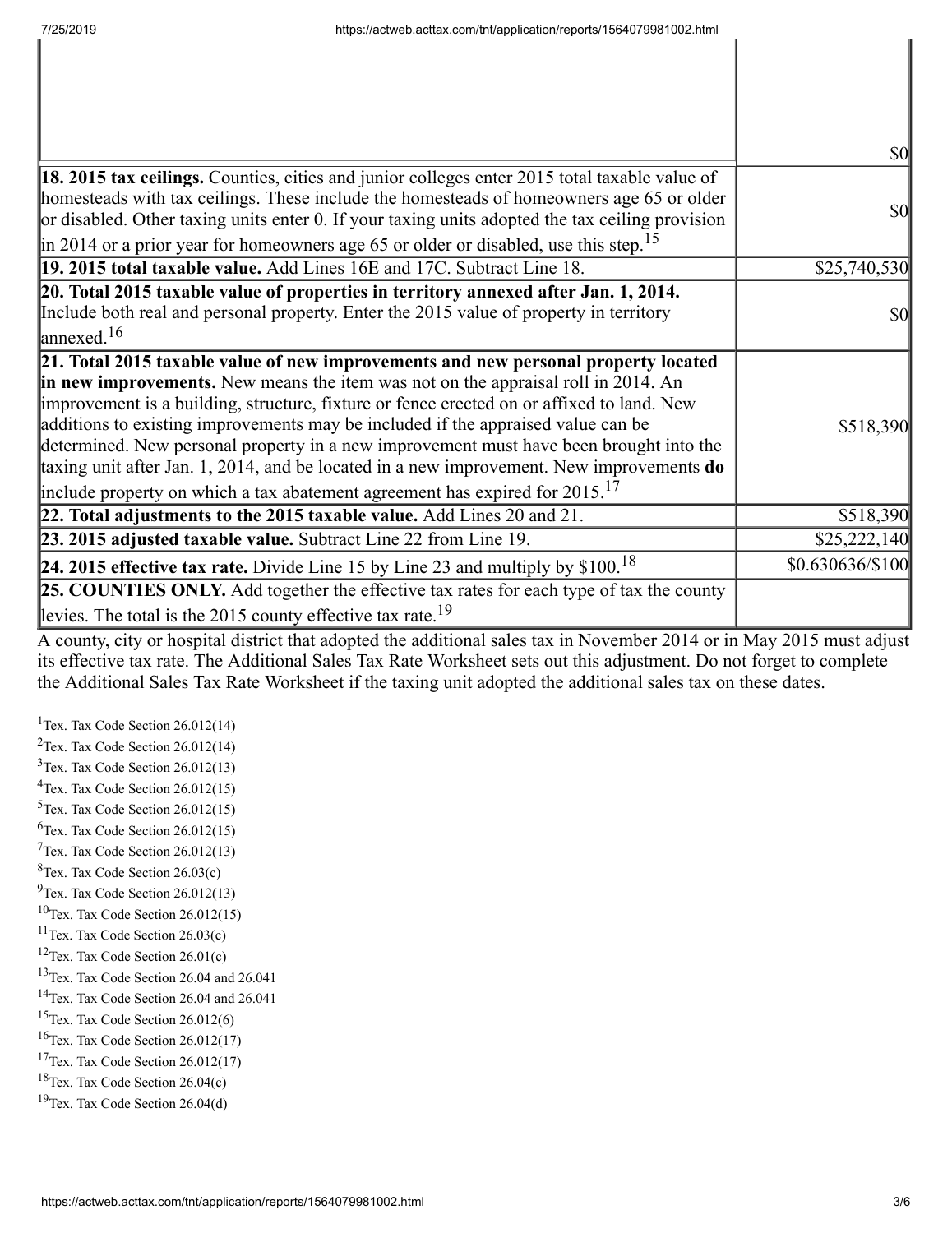## **2015 Rollback Tax Rate Worksheet City of Rotan**

Date: 07/25/2019

| 26. 2014 maintenance and operations (M&O) tax rate.                                                                                                                                                                                                                                                                                                                                                 | $$0.724933\%100$ |
|-----------------------------------------------------------------------------------------------------------------------------------------------------------------------------------------------------------------------------------------------------------------------------------------------------------------------------------------------------------------------------------------------------|------------------|
| 27. 2014 adjusted taxable value. Enter the amount from Line 11.                                                                                                                                                                                                                                                                                                                                     | \$21,941,370     |
| 28. 2014 M&O taxes.                                                                                                                                                                                                                                                                                                                                                                                 |                  |
|                                                                                                                                                                                                                                                                                                                                                                                                     |                  |
|                                                                                                                                                                                                                                                                                                                                                                                                     |                  |
| A. Multiply Line 26 by Line 27 and divide by \$100.                                                                                                                                                                                                                                                                                                                                                 | \$159,060        |
| B. Cities, counties and hospital districts with additional sales tax: Amount of additional<br>sales tax collected and spent on M&O expenses in 2014. Enter amount from full year's sales<br>tax revenue spent for M&O in 2014 fiscal year, if any. Other taxing units enter 0. Counties<br>exclude any amount that was spent for economic development grants from the amount of                     | $\frac{1}{2}$    |
| sales tax spent.                                                                                                                                                                                                                                                                                                                                                                                    |                  |
|                                                                                                                                                                                                                                                                                                                                                                                                     |                  |
| C. Counties: Enter the amount for the state criminal justice mandate. If second or later year,                                                                                                                                                                                                                                                                                                      |                  |
| the amount is for increased cost above last year's amount. Other taxing units enter 0.                                                                                                                                                                                                                                                                                                              | $\frac{1}{2}$    |
| D. Transferring function: If discontinuing all of a department, function or activity and                                                                                                                                                                                                                                                                                                            |                  |
| transferring it to another taxing unit by written contract, enter the amount spent by the taxing                                                                                                                                                                                                                                                                                                    |                  |
| unit discontinuing the function in the 12 months preceding the month of this calculation. If                                                                                                                                                                                                                                                                                                        |                  |
| the taxing unit did not operate this function for this 12-month period, use the amount spent                                                                                                                                                                                                                                                                                                        | $\frac{1}{2}$    |
| in the last full fiscal year in which the taxing unit operated the function. The taxing unit                                                                                                                                                                                                                                                                                                        |                  |
| discontinuing the function will subtract this amount in H below. The taxing unit receiving<br>the function will add this amount in H below. Other taxing units enter 0.                                                                                                                                                                                                                             |                  |
|                                                                                                                                                                                                                                                                                                                                                                                                     |                  |
| E. Taxes refunded for years preceding tax year 2014: Enter the amount of M&O taxes<br>refunded in the preceding year for taxes before that year. Types of refunds include court<br>decisions, Tax Code Section 25.25(b) and (c) corrections and Tax Code Section 31.11<br>payment errors. Do not include refunds for tax year 2014. This line applies only to tax years<br>preceding tax year 2014. | $\frac{1}{2}$    |
|                                                                                                                                                                                                                                                                                                                                                                                                     |                  |
| <b>F. Enhanced indigent health care expenditures:</b> Enter the increased amount for the current<br>year's enhanced indigent health care expenditures above the preceding tax year's enhanced<br>indigent health care expenditures, less any state assistance.                                                                                                                                      | $\frac{1}{2}$    |
|                                                                                                                                                                                                                                                                                                                                                                                                     |                  |
| G. Taxes in TIF: Enter the amount of taxes paid into the tax increment fund for a                                                                                                                                                                                                                                                                                                                   |                  |
| reinvestment zone as agreed by the taxing unit. If the taxing unit has no 2015 captured<br>appraised value in Line 16D, enter 0.                                                                                                                                                                                                                                                                    | <b>\$0</b>       |
|                                                                                                                                                                                                                                                                                                                                                                                                     |                  |
| <b>H. Adjusted M&amp;O Taxes.</b> Add A, B, C, E and F. For unit with D, subtract if discontinuing                                                                                                                                                                                                                                                                                                  |                  |
| function and add if receiving function. Subtract G.                                                                                                                                                                                                                                                                                                                                                 | \$159,060        |
| 29. 2015 adjusted taxable value. Enter Line 23 from the Effective Tax Rate Worksheet.                                                                                                                                                                                                                                                                                                               | \$25,222,140     |
| 30. 2015 effective maintenance and operations rate. Divide Line 28H by Line 29 and                                                                                                                                                                                                                                                                                                                  | $$0.630636\%100$ |
| multiply by $$100$ .                                                                                                                                                                                                                                                                                                                                                                                |                  |
| $31.2015$ rollback maintenance and operation rate. Multiply Line 30 by 1.08.                                                                                                                                                                                                                                                                                                                        | \$0.681086/\$100 |
| 32. Total 2015 debt to be paid with property taxes and additional sales tax revenue.<br>"Debt" means the interest and principal that will be paid on debts that:                                                                                                                                                                                                                                    |                  |
| $(1)$ are paid by property taxes,                                                                                                                                                                                                                                                                                                                                                                   |                  |
| https://actweb.acttax.com/tnt/application/reports/1564079981002.html                                                                                                                                                                                                                                                                                                                                | 4/6              |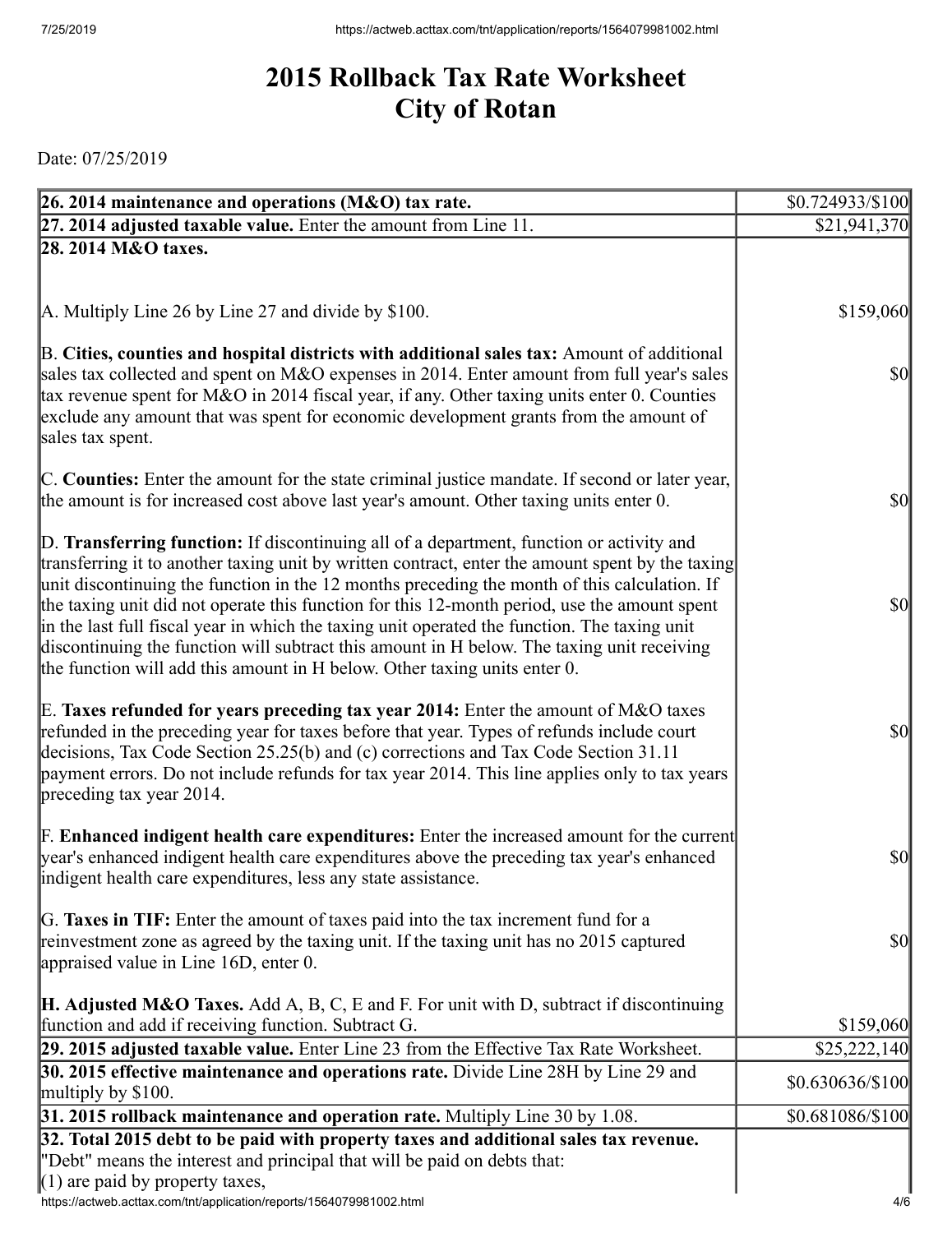| 7/25/2019                                                                       | https://actweb.acttax.com/tnt/application/reports/1564079981002.html                                                                                                                                                                                                                     |                                     |
|---------------------------------------------------------------------------------|------------------------------------------------------------------------------------------------------------------------------------------------------------------------------------------------------------------------------------------------------------------------------------------|-------------------------------------|
| $(2)$ are secured by property taxes,                                            |                                                                                                                                                                                                                                                                                          |                                     |
| $(3)$ are scheduled for payment over a period longer than one year and          |                                                                                                                                                                                                                                                                                          |                                     |
| $(4)$ are not classified in the taxing unit's budget as M&O expenses.           |                                                                                                                                                                                                                                                                                          |                                     |
| payments. List the debt in Schedule B: Debt Service.                            | A. Debt also includes contractual payments to other taxing units that have incurred debts on<br>behalf of this taxing unit, if those debts meet the four conditions above. Include only<br>amounts that will be paid from property tax revenue. Do not include appraisal district budget | $\frac{1}{2}$                       |
| B. Subtract <b>unencumbered fund amount</b> used to reduce total debt.          |                                                                                                                                                                                                                                                                                          |                                     |
|                                                                                 |                                                                                                                                                                                                                                                                                          | $\vert \mathbf{S} \mathbf{O} \vert$ |
| C. Subtract amount paid from other resources.                                   |                                                                                                                                                                                                                                                                                          |                                     |
|                                                                                 |                                                                                                                                                                                                                                                                                          |                                     |
| D. Adjusted debt. Subtract B and C from A.                                      |                                                                                                                                                                                                                                                                                          |                                     |
|                                                                                 |                                                                                                                                                                                                                                                                                          | $\vert \mathbf{S} \mathbf{0} \vert$ |
|                                                                                 |                                                                                                                                                                                                                                                                                          | $\vert \mathbf{S} \mathbf{0} \vert$ |
|                                                                                 | 33. Certified 2014 excess debt collections. Enter the amount certified by the collector.                                                                                                                                                                                                 | $\vert \mathbf{S} \mathbf{0} \vert$ |
| 34. Adjusted 2015 debt. Subtract Line 33 from Line 32D.                         |                                                                                                                                                                                                                                                                                          | $\vert \mathbf{S} \mathbf{0} \vert$ |
|                                                                                 | $35.$ Certified 2015 anticipated collection rate. Enter the rate certified by the collector. If                                                                                                                                                                                          | 0%                                  |
| the rate is 100 percent or greater, enter 100 percent.                          |                                                                                                                                                                                                                                                                                          |                                     |
| 36. 2015 debt adjusted for collections. Divide Line 34 by Line 35               |                                                                                                                                                                                                                                                                                          | $\vert \$\text{0}\vert$             |
| $\vert$ 37. 2015 total taxable value. Enter the amount on Line 19.              |                                                                                                                                                                                                                                                                                          | \$25,740,530                        |
| <b>38. 2015 debt tax rate.</b> Divide Line 36 by Line 37 and multiply by \$100. |                                                                                                                                                                                                                                                                                          | \$0/\$100                           |
| <b>39. 2015 rollback tax rate.</b> Add Lines 31 and 38.                         |                                                                                                                                                                                                                                                                                          | \$0.681086/\$100                    |
|                                                                                 | 40. COUNTIES ONLY. Add together the rollback tax rates for each type of tax the county                                                                                                                                                                                                   |                                     |
| levies. The total is the 2015 county rollback tax rate.                         |                                                                                                                                                                                                                                                                                          |                                     |

A taxing unit that adopted the additional sales tax must complete the lines for the Additional Sales Tax Rate. A taxing unit seeking additional rollback protection for pollution control expenses completes the Additional Rollback Protection for Pollution Control.